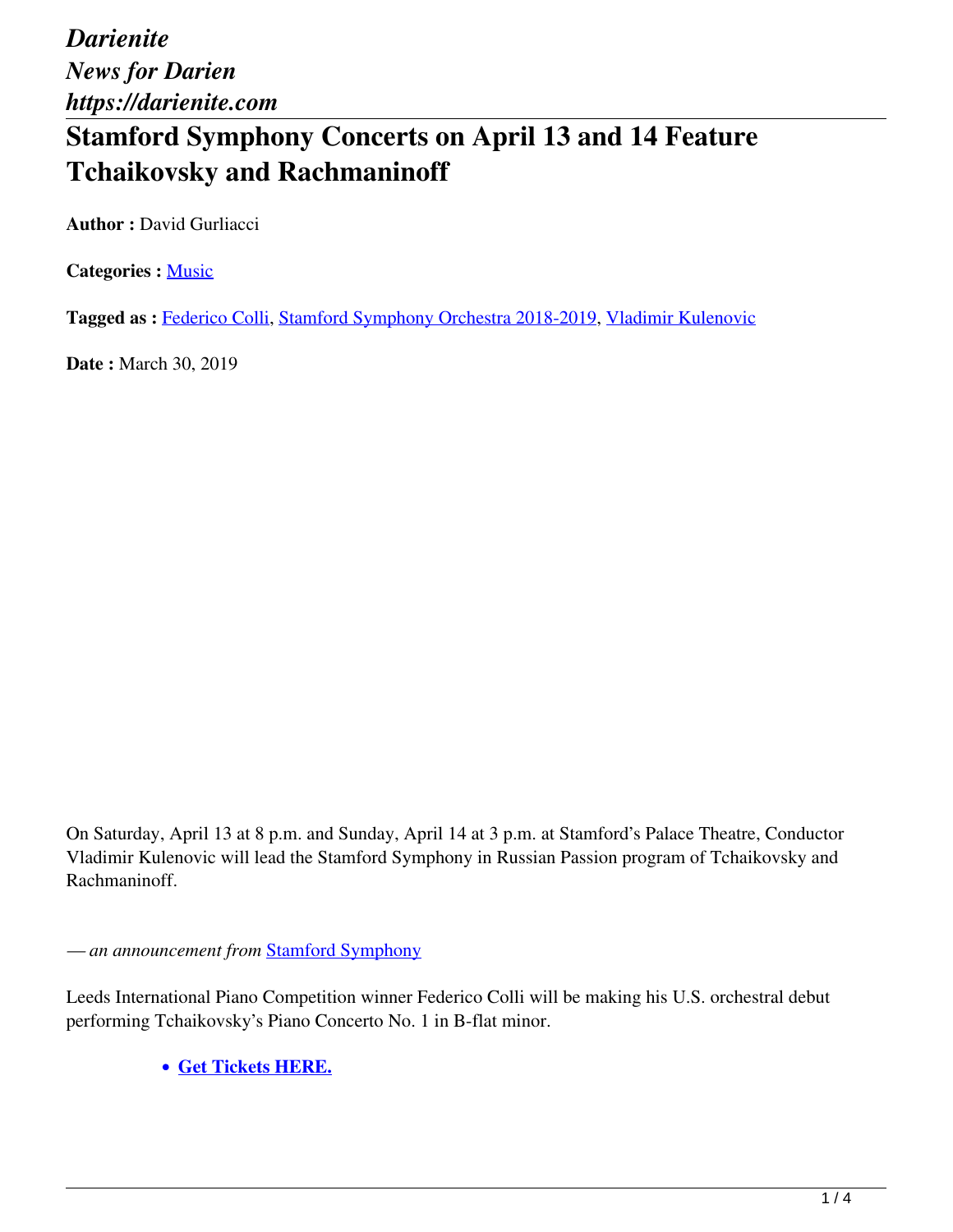The 2018-2019 season culminates with a set of concerts that evoke passion, expression, majesty and beauty from two Russian masters. This program is sure to move both the classical music devotee as well as the new listener.

### **About the Artists**

#### **Vladimir Kulenovic, Conductor**

Designated "Chicagoan of the Year in Classical Music" (2015) by the distinguished Chicago Tribune critic John von Rhein, Vladimir Kulenovic is currently in his fourth season as Music Director of the Lake Forest Symphony.

Recent winner of the Sir Georg Solti Conducting Award, one of the most prestigious conducting honors in the United States, he has taken his place as one of the finest and most imaginative conductors of his generation.

Having concluded four seasons as Associate Conductor of the Utah Symphony | Utah Opera, Mr. Kulenovic has also served as assistant conductor with the Lyric Opera of Chicago, as Resident Conductor of the Belgrade Philharmonic/Serbia, and as Principal Conductor of the Kyoto International Festival/Japan.

Mr. Kulenovic's U.S. guest conducting engagements include the symphonies of Alabama, Chicago, Columbus, Grand Rapids, Houston, Illinois, Indianapolis, Jacksonville, Knoxville, San Francisco, South Bend, and Utah, as well as the Louisville Orchestra and the philharmonic orchestras of Naples (Florida) and Oklahoma City. During the 2018/2019 season, he will return to the Round Top Festival and appear with the Winston-Salem Symphony.

Worldwide, Vladimir Kulenovic has conducted the Basque National Orchestra/Spain, Beethoven-Orchester/Bonn, Leipziger Symphonie Orchester, Malaysia Philharmonic, Minas Gerais Philharmonic/Brazil, National Arts Centre Orchestra/Ottawa, Orquesta Filarmónica de Jalisco/Mexico, Romanian State Philharmonic, Slovenia Philharmonic, Taipei Symphony, Zagreb Philharmonic, Macedonian Philharmonic, and the Macedonian National Opera.

In 2012, Kulenovic was awarded the Mendelssohn-Bartholdy Scholarship and the position of conducting assistant with the Leipzig Gewandhaus Orchestra, where he worked closely with his long time mentor, the late Kurt Masur. He has also served as a cover conductor for the Boston Symphony, New York Philharmonic, and the Baltimore Symphony, where he has assisted many illustrious conductors, including Bernard Haitink, Zuben Mehta, Alan Gilbert, Sir Andrew Davis, and Marin Alsop.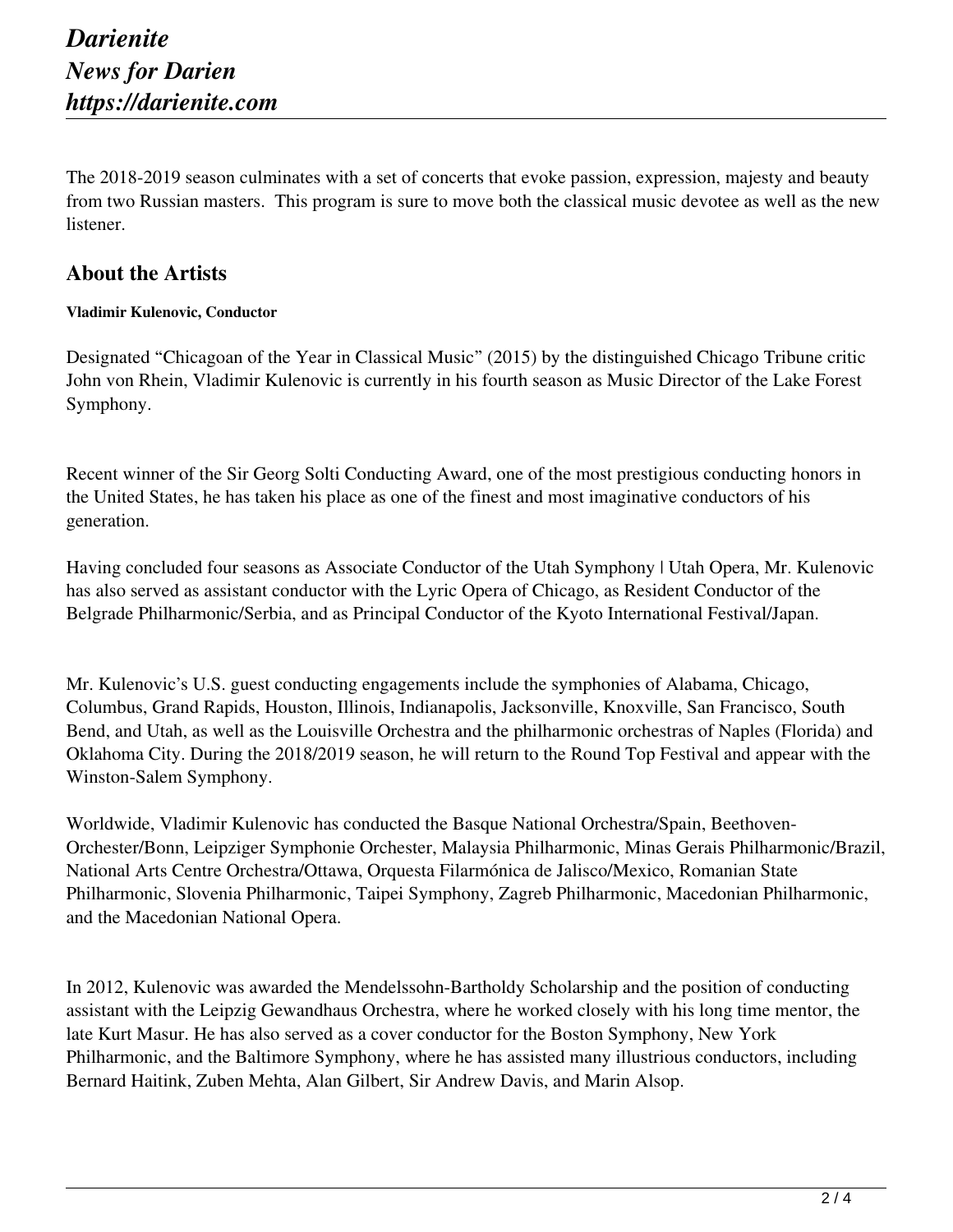## *Darienite News for Darien https://darienite.com*

Vladimir Kulenovic holds graduate diplomas in conducting from both The Juilliard School and the Peabody Institute and was one of six top young conductors chosen by the League of American Orchestras for the 2013 Bruno Walter National Conducting Preview.

#### **Federico Colli, Pianist**

Internationally recognized for his vibrant interpretations and brilliant technique, Italian pianist Federico Colli received fantastic press following the release of his initial album for Chandos Records in May 2018.

- *"You can't but marvel at the sheer quality of his playing his trills the epitome of crispness, his repeated notes sounding absurdly easy, while his command of dynamic extremes is second to none,"* wrote Grammophone about the release dedicated to Domenico Scarlatti's Piano Sonatas.
- *"Colli's delicacy … is miraculous*," echoed The Times in a 5-star review.

Federico first came to prominence after winning the Salzburg Mozart Competition in 2011 and the Leeds International Piano Competition in 2012.

Since then, he has been performing with orchestras including the Mariinsky Orchestra, St. Petersburg Philharmonic, Accademia Nazionale di Santa Cecilia, RAI Torino, Orchestra della Toscana, Camerata Salzburg, Polish National Radio Symphony, RTÉ National Symphony and Orquestra Sinfônica Brasileira at venues including the Vienna Musikverein and Konzerthaus, Berlin Konzerthaus, Munich's Herkulessaal, Hamburg's Laeiszhalle, Paris's Salle Cortot, Amsterdam's Concertgebouw, Auditorium Parco della Musica in Rome, the Rudolfinum in Prague and Nikkei Hall in Tokyo.

In the UK alone, he has performed with the Philharmonia Orchestra, BBC Symphony, Royal Scottish National Orchestra, Royal Liverpool Philharmonic and the Hallé at the Barbican, Southbank Centre, Royal Concert Hall in Glasgow and Usher Hall in Edinburgh.

The 2018/19 seasons sees Federico's debuts with the Hamburger Symphoniker (Ion Marin) and Deutsche Staatsphilharmonie Rheinland-Pfalz (Lukasz Borowicz), as well as returns to the Philharmonia Orchestra (Andrew Nethsingha) and the Janá?ek and Rijeka philharmonics.

He makes his recital debuts in New York (Lincoln Center), Berlin (Konzerthaus), Amsterdam (Concertgebouw) and Seoul (Kumho Art Hall), as well as his first appearances at Wigmore Hall and Lucerne Piano Festival, and U.S. orchestra debut with the Stamford Symphony. Earlier this year, he performed at Royal Albert Hall and at the Ravinia Festival.